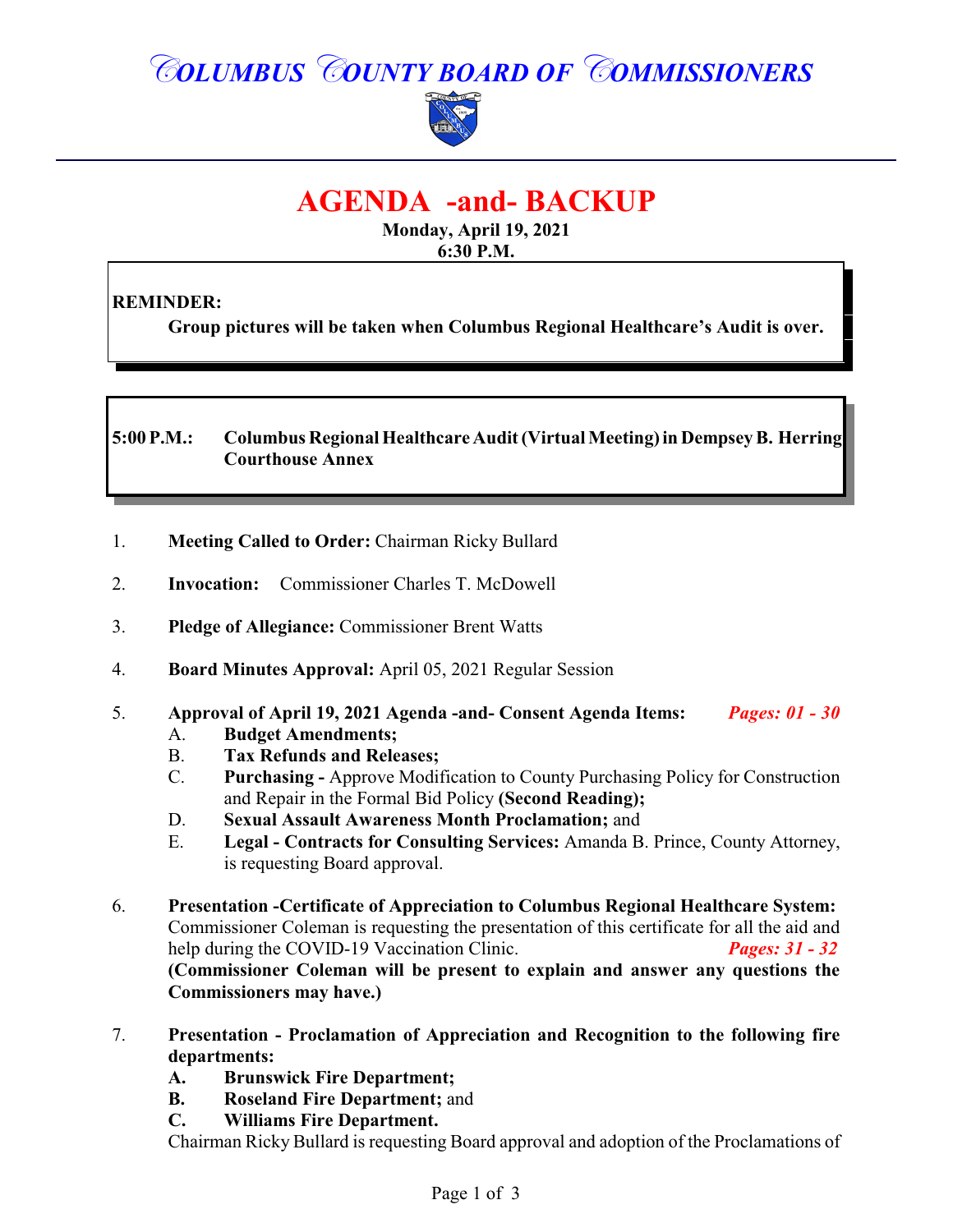Appreciation and Recognition for each department recognizing recent improvements in their fire ratings *Pages: 33 - 36*

**(Chairman Bullard will be present to explain and answer any questions the Commissioners may have.)**

- 8. **Public Input**
- 9. **North Carolina Department ofTransportation Road MaintenanceUpdate:**Ken Clark, County Maintenance Engineer, will present information relative to road maintenance.

*Pages: 37 - 53*

**(Ken Clark will be present to deliver information relative to roads and will answer any questions the Commissioners may have.)**

- 10. **Finance Financial Report:** Jay Leatherman, Interim Finance Officer, will deliver a Financial Report. *Pages: 54 - 60* **(Jay Leatherman will be present to deliver the report and answer any questions the Commissioners may have.)**
- 11. **Fire and Rescue - Revised Columbus County Board of Commissioners Resolution Approving Insurance District Boundaries for Brunswick Volunteer Fire Department:** Shannon Blackman, Columbus County Fire Marshall and Chairman Gordon Graham, Chairman of the Board of Directors, Brunswick Volunteer Fire Department, are requesting approval of the extension of the fire service and proposed insurance district. **(This item was tabled at the April 05, 2021 Meeting.)** *Pages: 61 - 62* **(Shannon Blackman will be present to explain and answer any questions the Commissioners may have.)**
- 12. **Social Services March, 2021 Administrative Update:** Algernon McKenzie, Social Services Director, will deliver the update. *Pages: 63 - 71* **(Algernon McKenzie will be present to explain and answer any questions the Commissioners may have.)**
- 13. **HUD Utilities Allowance Update for Section 8:** Rebecca Tyson, Housing Authority Director, is requesting Board approval to use the new utility rates for the new physical year, effective July 01, 2021. *Pages: 72 - 88* **(Rebecca Tyson will be presentto explain and answer any questions the Commissioners may have.)**

#### **RECESS REGULARSESSIONand enter intoCOLUMBUS COUNTY WATER and SEWER DISTRICTS I, II, III, IV and V BOARD MEETING**

- 14. **Columbus County Water and Sewer Districts I, II, III, IV and V Approval of Minutes:** April 05, 2021
- 15. **Columbus County Water and Sewer Districts I, II, III, IV and V Monthly Billing Adjustments:** Harold Nobles, Public Utilities Director, is requesting Board Approval.

*Pages: 89 - 96*

**(Harold Nobles will be present to explain and answer any questions the Commissioners may have.)**